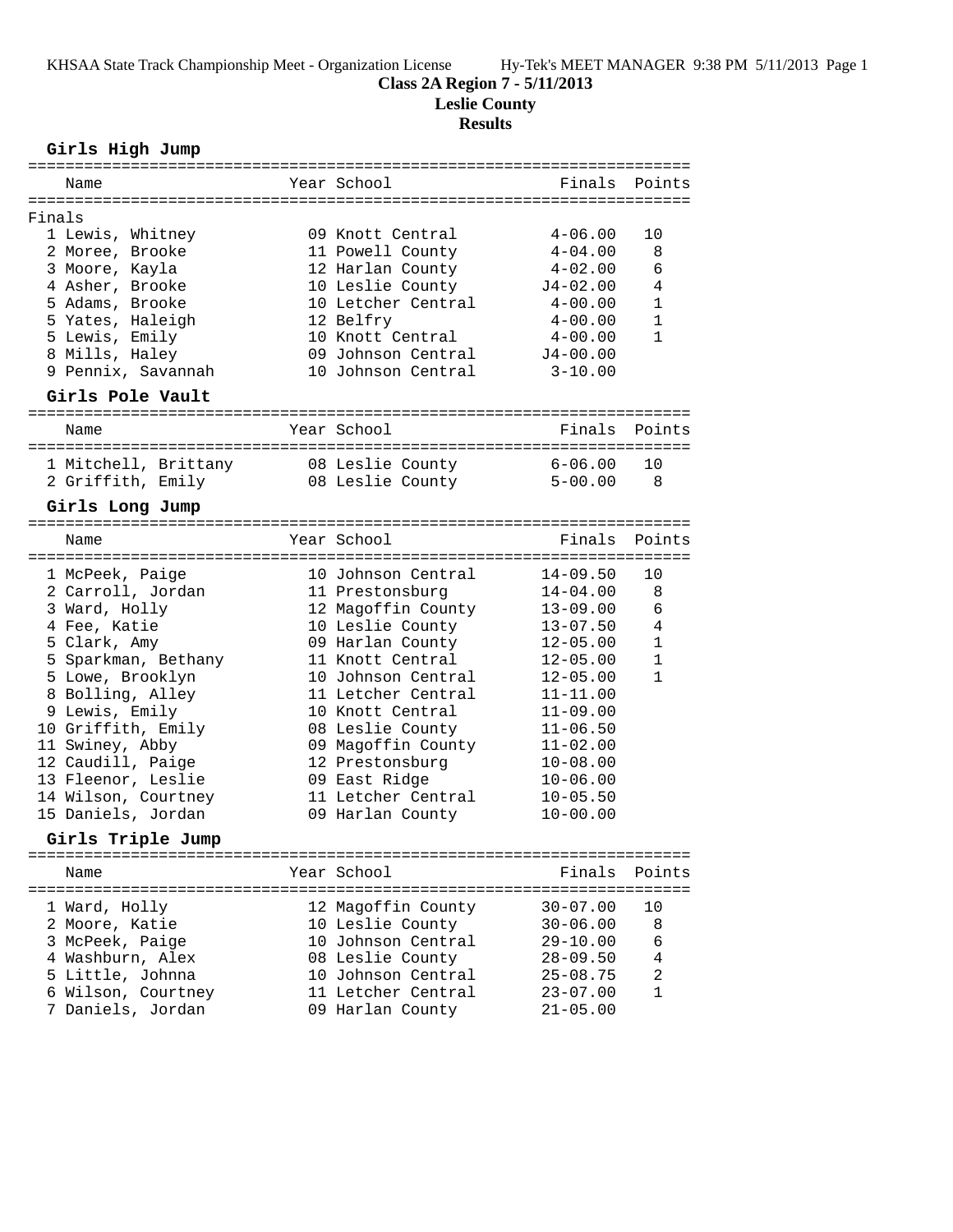**Class 2A Region 7 - 5/11/2013**

**Leslie County**

### **Results**

### **Girls Shot Put**

|                 | ===========          |  | =============================== |              |                |
|-----------------|----------------------|--|---------------------------------|--------------|----------------|
|                 | Name                 |  | Year School                     | Finals       | Points         |
|                 |                      |  |                                 |              |                |
|                 | 1 Moore, Katie       |  | 10 Leslie County                | $27 - 03.00$ | 10             |
|                 | 2 Meade, Sonjia      |  | 12 Prestonsburg                 | $26 - 06.50$ | 8              |
|                 | 3 Asher, Brooke      |  | 10 Leslie County                | $26 - 06.00$ | 6              |
|                 | 4 Terry, Kayla       |  | 10 Powell County                | $24 - 10.00$ | 4              |
|                 | 5 Patterson, Briana  |  | 12 Johnson Central              | $24 - 03.00$ | $\overline{2}$ |
|                 | 6 Blackmon, Shae     |  | 10 Belfry                       | $23 - 07.00$ | 1              |
|                 | 7 Robinette, Kayleah |  | 09 Prestonsburg                 | $23 - 05.50$ |                |
|                 | 8 Clemons, Sarah     |  | 11 Knott Central                | $22 - 00.25$ |                |
|                 | 9 Hesson, Ashley     |  | 11 Knott Central                | $21 - 07.00$ |                |
|                 |                      |  |                                 |              |                |
|                 | 10 Pigg, Brittany    |  | 10 Johnson Central              | $21 - 03.00$ |                |
|                 | 11 Fields, Amber     |  | 11 Letcher Central              | $19 - 10.00$ |                |
|                 | 11 Hurley, Angel     |  | 10 Pike County Central          | 19-10.00     |                |
|                 | 13 Bryant, Rachel    |  | 10 Magoffin County              | $16 - 10.50$ |                |
|                 | 14 Sturgill, Destiny |  | 10 Letcher Central              | $16 - 10.00$ |                |
|                 | 15 Morgan, Terri     |  | 09 Magoffin County              | $16 - 00.00$ |                |
|                 | Girls Discus Throw   |  |                                 |              |                |
|                 |                      |  |                                 |              |                |
|                 | Name                 |  | Year School                     | Finals       | Points         |
|                 |                      |  |                                 |              |                |
|                 | 1 Terry, Kayla       |  | 10 Powell County                | $83 - 00$    | 10             |
|                 | 2 Moore, Katie       |  | 10 Leslie County                | $81 - 10$    | 8              |
|                 | 3 Meade, Sonjia      |  | 12 Prestonsburg                 | $72 - 11$    | 6              |
|                 | 4 Washburn, Taylor   |  | 08 Leslie County                | $72 - 05$    | 4              |
|                 | 5 Blackmon, Shae     |  | 10 Belfry                       | $63 - 09$    | $\overline{2}$ |
|                 | 6 Fields, Amber      |  | 11 Letcher Central              | $61 - 04$    | $\mathbf{1}$   |
|                 | 7 Patterson, Briana  |  | 12 Johnson Central              | $56 - 09$    |                |
|                 | 8 Clemons, Sarah     |  | 11 Knott Central                | $56 - 02$    |                |
|                 | 9 Collins, Shantale  |  | 10 Prestonsburg                 | $54 - 01$    |                |
|                 | 10 Sturgill, Destiny |  | 10 Letcher Central              | $48 - 09$    |                |
|                 | 11 Hurley, Angel     |  |                                 | $46 - 11$    |                |
|                 |                      |  | 10 Pike County Central          |              |                |
|                 | 12 Hesson, Ashley    |  | 11 Knott Central                | $43 - 10$    |                |
|                 | 13 Bryant, Rachel    |  | 10 Magoffin County              | $40 - 01$    |                |
|                 | 14 Morgan, Terri     |  | 09 Magoffin County              | $35 - 09$    |                |
|                 | Boys High Jump       |  |                                 |              |                |
|                 |                      |  | -----------------------------   |              |                |
|                 | Name                 |  | Year School                     | Finals       | Points         |
|                 | 1 Dyal, Izak         |  | 12 Letcher Central              | $6 - 00.00$  | 10             |
|                 | 2 Gregory, Cody      |  | 12 Letcher Central              | $5 - 06.00$  | 8              |
|                 | 3 Osborne, Brent     |  | 11 Leslie County                | $5 - 02.00$  | 6              |
|                 | 4 Greene, Austin     |  | 12 Johnson Central              | $5 - 00.00$  | $\overline{4}$ |
|                 |                      |  |                                 |              |                |
|                 | 5 Bentley, Brandon   |  | 11 Leslie County                | $4 - 10.00$  | 1.50           |
|                 | 5 Blair, Dustin      |  | 09 Prestonsburg                 | $4 - 10.00$  | 1.50           |
|                 | -- Ball, Jared       |  | 09 Harlan County                | ΝH           |                |
|                 | -- Engle, Steven     |  | 10 Harlan County                | ΝH           |                |
| Boys Pole Vault |                      |  |                                 |              |                |
|                 | Name                 |  | Year School                     | Finals       | Points         |
|                 |                      |  |                                 |              |                |
|                 | 1 Stidham, Andrew    |  | 10 Leslie County                | $8 - 00.00$  | 10             |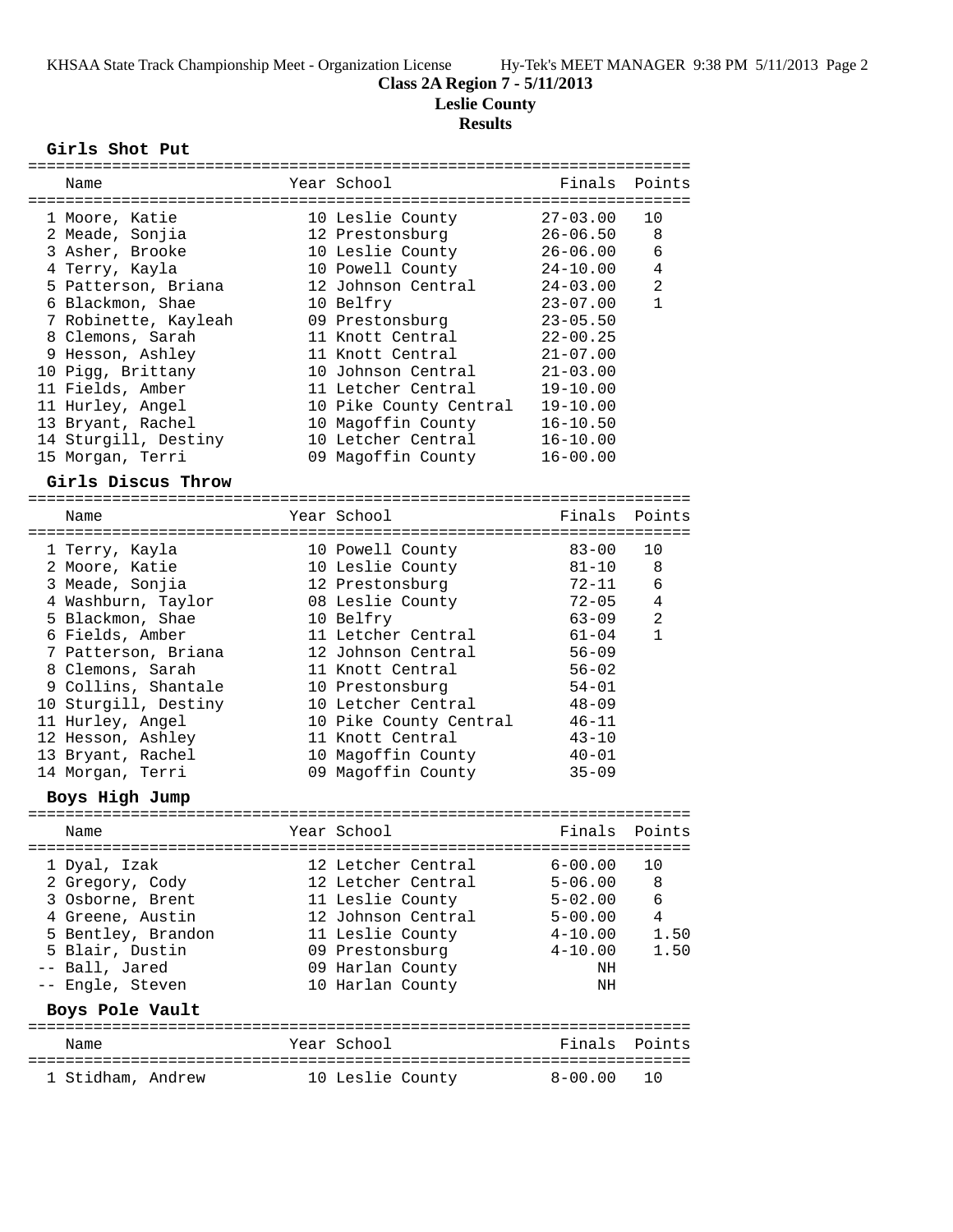KHSAA State Track Championship Meet - Organization License Hy-Tek's MEET MANAGER 9:38 PM 5/11/2013 Page 3

**Class 2A Region 7 - 5/11/2013**

**Leslie County**

## **Results**

**....Boys Pole Vault**

| 2 Lewis, Dustin     |                          | 12 Leslie County       | $7 - 06.00$  | 8            |
|---------------------|--------------------------|------------------------|--------------|--------------|
| Boys Long Jump      |                          |                        |              |              |
| Name                |                          | Year School            | Finals       | Points       |
| 1 Thacker, Dean     |                          | 12 Magoffin County     | $19 - 03.50$ | 10           |
| 2 Dyal, Izak        |                          | 12 Letcher Central     | $18 - 05.00$ | 8            |
| 3 Napier, Justin    |                          | 12 Harlan County       | 18-04.75     | 6            |
| 4 Reed, Steve       |                          | 12 Harlan County       | $17 - 01.50$ | 4            |
| 5 Osborne, Brent    |                          | 11 Leslie County       | $17 - 01.00$ | 2            |
| 6 Wilson, Chris     |                          | 10 Leslie County       | $16 - 02.00$ | $\mathbf{1}$ |
| 7 Howard, Dawlton   |                          | 10 Magoffin County     | $15 - 01.50$ |              |
| 8 Boggs, Keith      |                          | 11 Letcher Central     | $14 - 03.50$ |              |
| 8 Gibson, Zach      |                          | 11 Knott Central       | $14 - 03.50$ |              |
| 10 Bertrand, Austin |                          | 11 Prestonsburg        | $13 - 10.50$ |              |
| Boys Triple Jump    |                          |                        |              |              |
| Name                |                          | Year School            | Finals       | Points       |
|                     |                          |                        |              |              |
| 1 Dyal, Izak        |                          | 12 Letcher Central     | $39 - 08.25$ | 10           |
| 2 Cole, Joe         |                          | 12 Johnson Central     | $39 - 01.75$ | 8            |
| 3 Miracle, Coty     |                          | 12 Harlan County       | $39 - 01.00$ | 6            |
|                     | 4 Bentley, Brandon       | 11 Leslie County       | $34 - 02.00$ | 4            |
| 5 Rogers, Quenton   |                          | 10 Magoffin County     | $32 - 07.00$ | 2            |
| 6 Damron, Taylor    |                          | 12 Johnson Central     | $31 - 07.25$ | $\mathbf{1}$ |
| 7 Boggs, Keith      |                          | 11 Letcher Central     | $30 - 10.00$ |              |
| 8 Slusher, Ryan     |                          | 12 Harlan County       | $28 - 11.25$ |              |
|                     | Boys Shot Put Wheelchair |                        |              |              |
| Name                |                          | Year School            | Finals       | Points       |
|                     |                          |                        |              |              |
| 1 Kilburn, Tyler    |                          | 12 Knott Central       | $20 - 03.50$ | 10           |
| Boys Shot Put       |                          |                        |              |              |
| Name                |                          | Year School            | Finals       | Points       |
|                     |                          |                        |              |              |
| 1 Smith, Willie     |                          | 11 Letcher Central     | $44 - 01.00$ | 10           |
| 2 Newsome, Derek    |                          | 12 Prestonsburg        | $38 - 08.00$ | -8           |
| 3 Poe, Josh         |                          | 10 Magoffin County     | $37 - 10.00$ | 6            |
| 4 Niece, Chris      |                          | 11 Johnson Central     | $37 - 07.50$ | 4            |
| 5 Skeens, Caleb     |                          | 10 East Ridge          | $37 - 07.00$ | 2            |
| 6 Tyree, Chris      |                          | 12 Letcher Central     | $37 - 05.50$ | $\mathbf{1}$ |
| 7 Spencer, Josh     |                          | 12 Powell County       | $33 - 06.00$ |              |
| 7 Nelson, Richard   |                          | 11 Belfry              | $33 - 06.00$ |              |
| 9 Curey, Kevin      |                          | 11 Leslie County       | $33 - 02.00$ |              |
| 10 Adkins, Xavier   |                          | 12 Johnson Central     | $33 - 01.00$ |              |
|                     | 11 Williamson, Thomas    | 12 Pike County Central | $33 - 00.00$ |              |
| 12 Slusher, Ryan    |                          | 12 Harlan County       | $32 - 10.50$ |              |
| 13 Eldridge, Rury   |                          | 10 Leslie County       | $32 - 08.00$ |              |
| 14 Collins, Eric    |                          | 11 Prestonsburg        | $32 - 04.50$ |              |
|                     | 15 Barnes, Michael       | 11 Belfry              | $31 - 07.50$ |              |